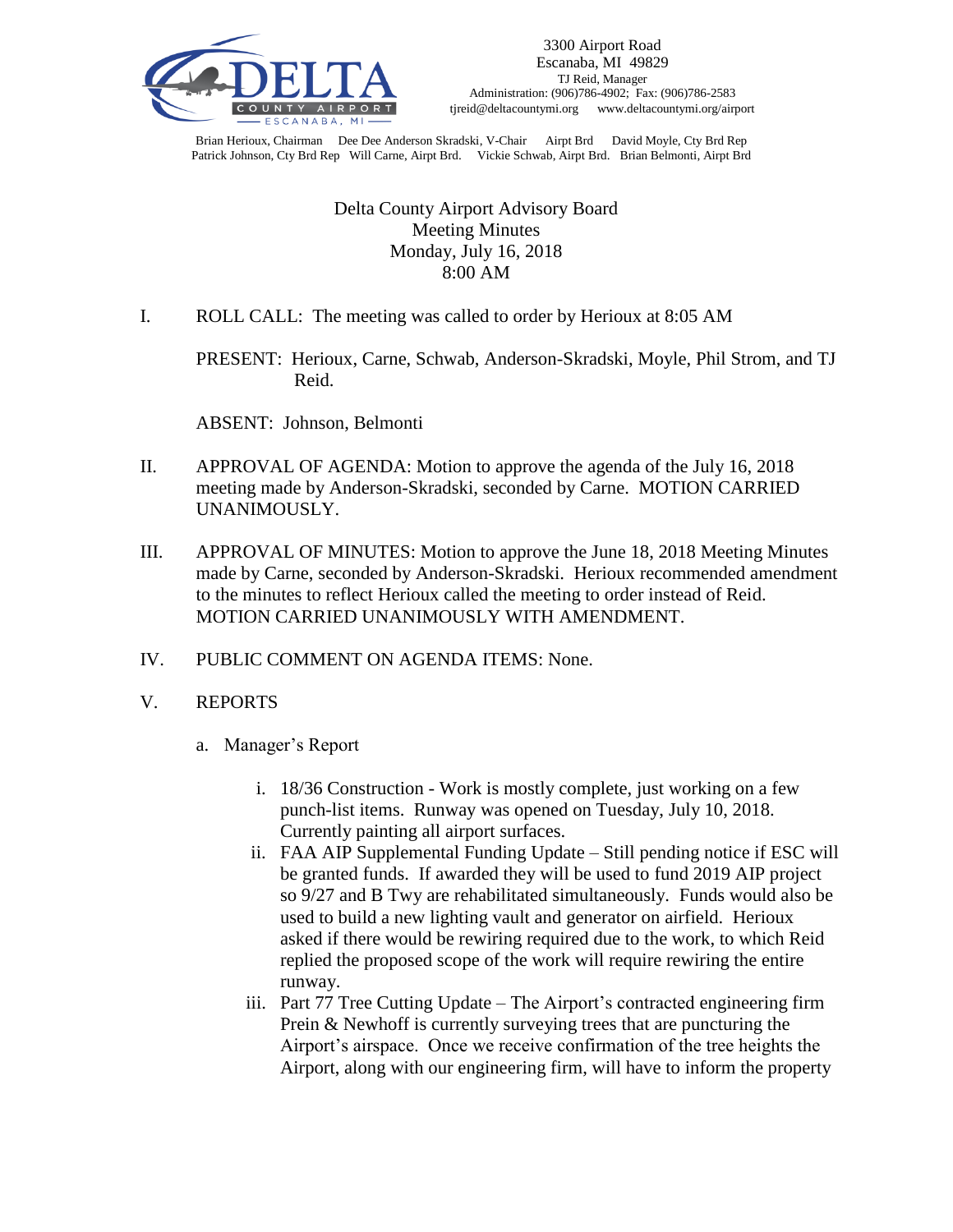owners of the need to cut down the trees to protect the airspace. Most of the properties (if not all) in question have avigation easements.

- iv. Finances/Enplanements Finances look ok, 100LL fuel sales at 41% which is low for this time of the year. Herioux added this could be a sign of General Aviation activity at the Airport.
- v. Landscaping Work The Grounds Nursery has begun work improving the exterior landscaping of the Terminal in an effort to improve the building's image. Reid reports already receiving positive comments.
- vi. Community Benefit Assessment Presentation to the County Board MDOT contracted consultancy Mead & Hunt delivered a presentation to the County Board on the MI Aviation System Plan/Community Benefit Assessment on Tuesday, July  $10<sup>th</sup>$ . The presentation was well received by the County Board and made the local news.
- vii. ALP Narrative Report Prein & Newhof submitted this report to the Federal Aviation Administration (FAA) last week, and is only a technical report required for the Airport Layout Plan (ALP) update.
- viii. Enterprise Lease/Wash Bay While conducting lease negotiations Reid was asked by Enterprise if it were possible for the Airport to construct a car wash bay for their operation. While possible, even constructing a pole-barn type building would cost upwards of \$30,000, requiring the Airport to ask for the County to assist with financing the construction. Strom asked if it were possible to pair the wash bay with another function, possibly making an independent building designated for the rental car agency. He also added there may be a possible need for the Veterans Assistance Office to expand their current office in the Terminal and could use the existing car rental space available. Board directed Reid to investigate options and come up with recommendations.
	- ix. Clean Kill Work Progress Company reports 1/3 complete with the project, due to the rains and the wet/soft ground. Work may continue through September.
	- x. Deice Truck Storage Project New storage of Delta's deice truck is required to prevent it from blocking in snow removal equipment in the Maintenance Building, and to keep it enclosed in a place that does not block other operations on the airport. Maintenance staff are working on a solution which involves enclosing one of the unused open T-hangars. The cost is to be determined however Reid estimates the Airport should recover the costs within the duration of the current lease with SkyWest.

Carne asked why the Airport doesn't have their own deicer, which Reid replied the liability is significant due to the number of aircraft accidents associated with improper deicing. Herioux asked what the exposure would be and if it would be a possible revenue generator for the Fixed Base Operations. Reid advised he would follow up with information.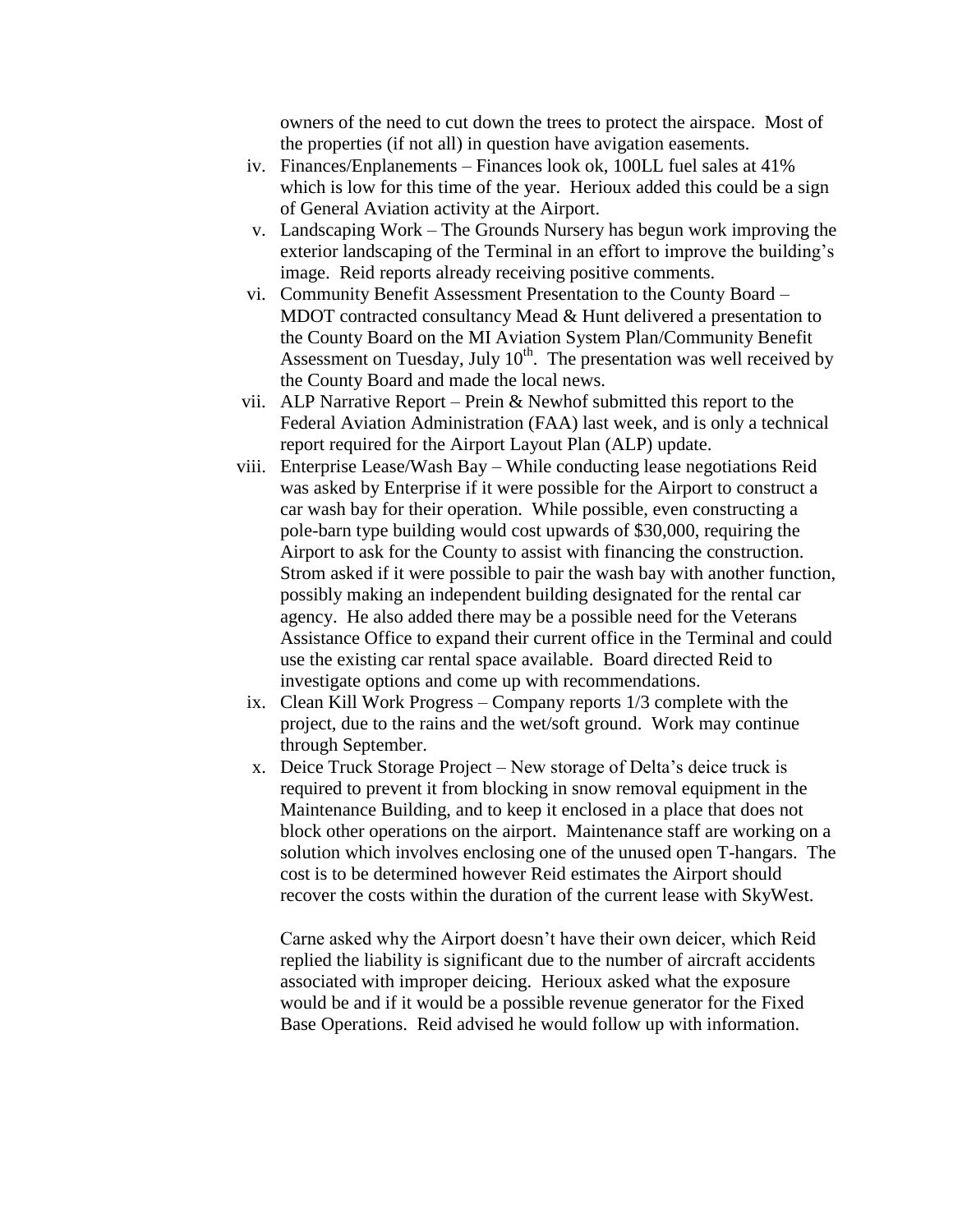- xi. Hiring of Temporary Position Update The advertisement for a temporary position has gone out and waiting for responses. Ideally would like to have position hired and in place by mid August to allow for training.
- b. EDA/Chamber Update
	- i. Schwab advises the National Trappers Convention will be held July 26-28 at the UP Fairgrounds. It's a very significant event and expects to draw sportsmen in from across the country and parts of Canada.
	- ii. The UP State Fair will be held August  $13-19^{th}$ .
- c. Quality Improvement Committee Update Reid reported receiving input from the first committee meeting held. The committee is still in the process of assembling and is looking for more participation from the GA community. Some of the ideas proposed are in the development stage and will have to the Board proposals by the next Board meeting.
- d. Aviation Education Steering Committee Update An email was distributed to members from the Committee Chair Dennis Hopkins outlining proposed efforts. The Board commented how well organized the ideas were. The Committee is anticipated to be fully formed and meeting prior to the next Board meeting.

### VI. OLD BUSINESS

- a. Solar Farm Progress Glendon Brown advised via email the work is almost complete, just waiting on a few components. Solar Farm should be operational by the end of July or early August.
- b. M&M Reid reported full lease, along with contract signed, and the Airport received proof of insurance naming the Airport additionally insured party. Strom advises to the Board next year an RFP will need to go out for bid for those services offered.

## VII. NEW BUSINESS

- a. Board Priorities
	- i. Moyle would like the Airport to investigate the feasibility to put in a walking trail with static display aircraft. Reid will investigate ability to obtain aircraft but warns the community should be involved to find out if there are any that are culturally significant. Strom advises there may be some grant funds available for this type of project. Moyle also proposed forming a steering committee.
	- ii. Anderson-Skradski would like to see work with Delta to change aircraft flights to require an RON.
	- iii. Herioux proposed the need for a Mission Statement.